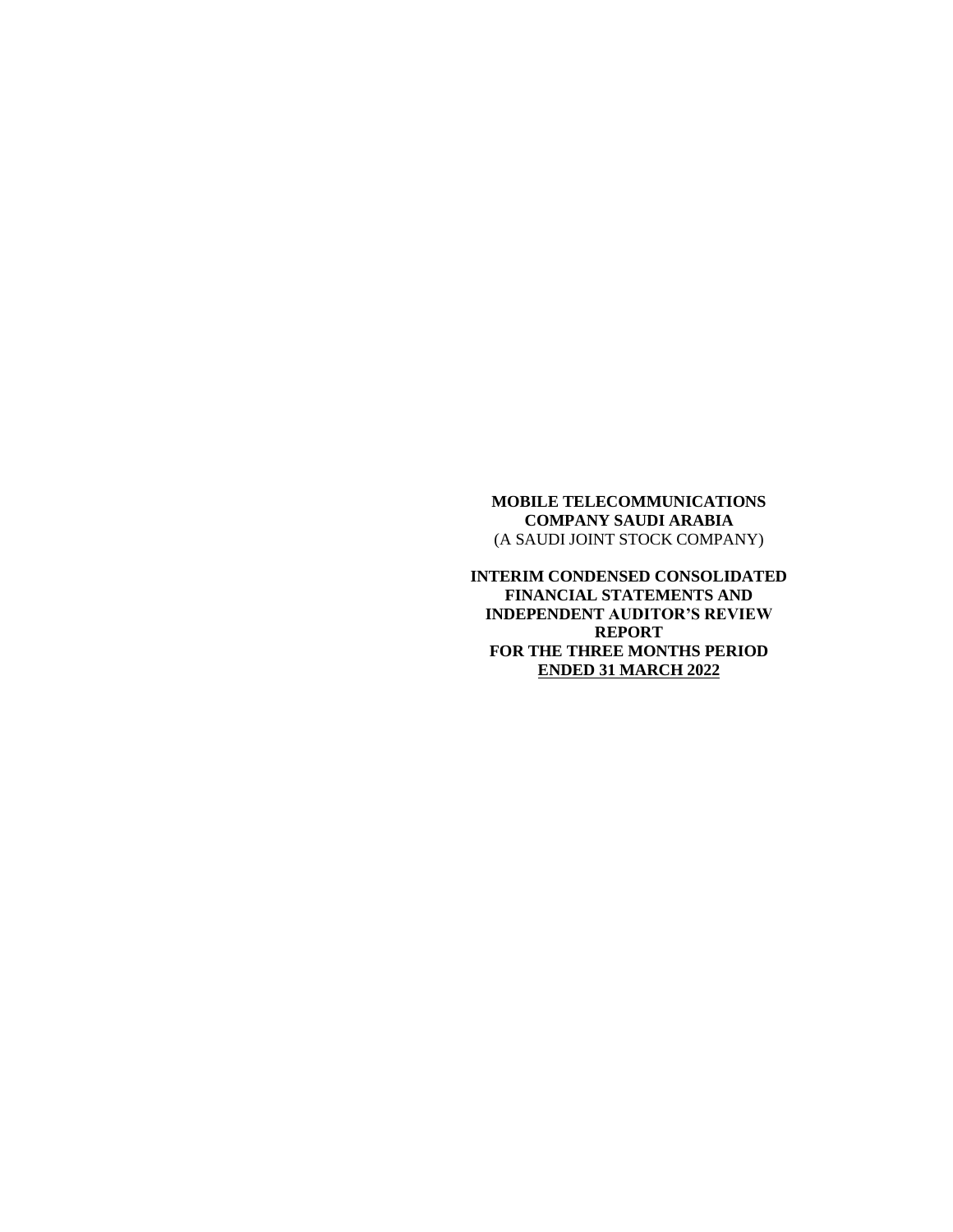# **INTERIM CONDENSED CONSOLIDATED FINANCIAL STATEMENTS (UNAUDITED) FOR THE THREE MONTHS PERIOD ENDED 31 MARCH 2022**

| <b>Contents</b>                                                                           | Page     |
|-------------------------------------------------------------------------------------------|----------|
| Report on review of interim condensed consolidated financial Statements                   |          |
| Interim condensed consolidated statement of financial position                            | 2        |
| Interim condensed consolidated statement of profit or loss and other comprehensive income | 3        |
| Interim condensed consolidated statement of changes in equity                             | 4        |
| Interim condensed consolidated statement of cash flows                                    | 5        |
| Notes to the interim condensed consolidated financial statements                          | $6 - 15$ |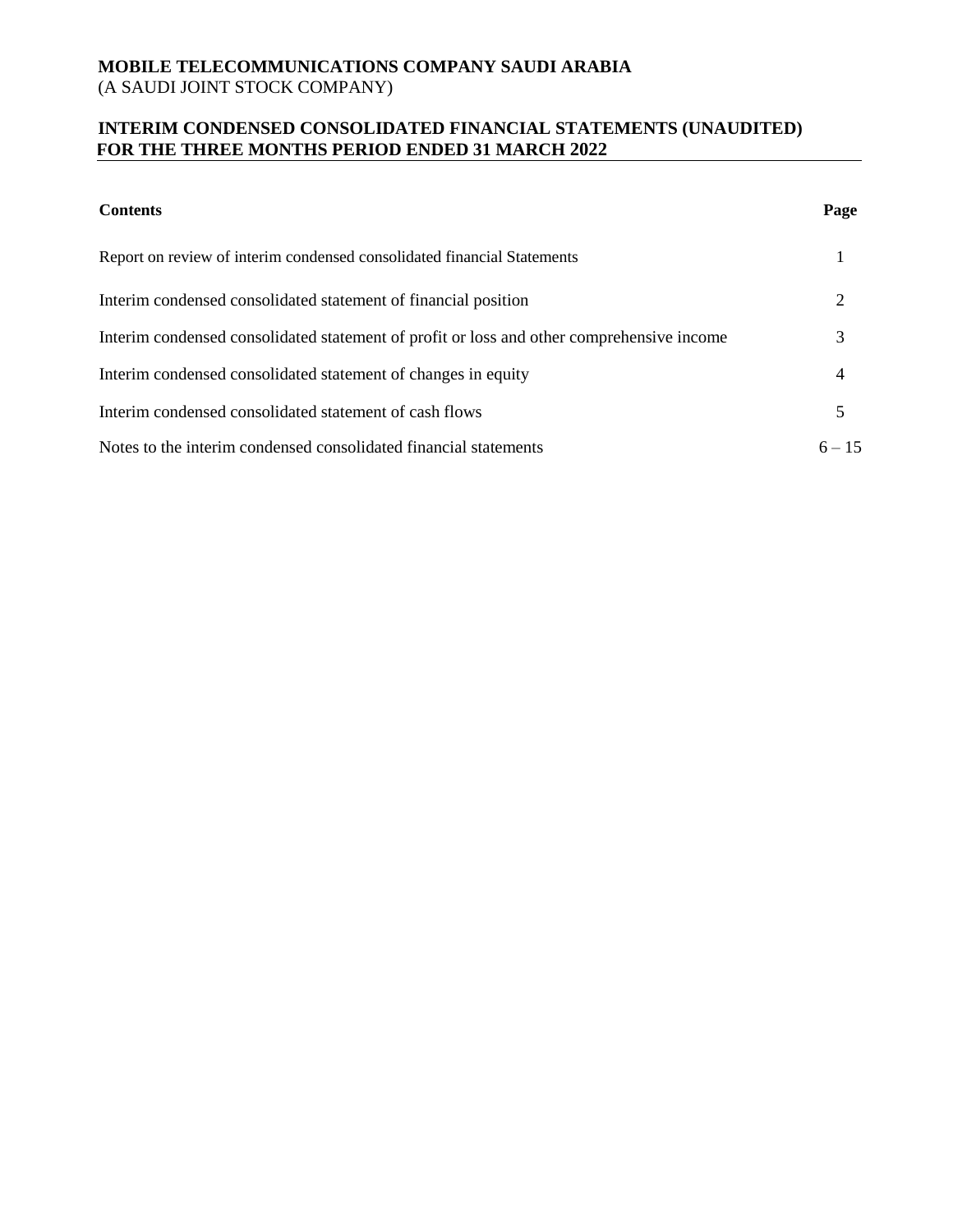

# Independent Auditor's Review Report on The Interim Condensed Consolidated **Financial Information**

To the shareholders of Mobile Telecommunications Company Saudi Arabia (A Saudi Joint Stock Company)

Riyadh, Kingdom of Saudi Arabia

#### **Introduction**

We have reviewed the accompanying interim condensed consolidated statement of financial position of Mobile Telecommunications Company Saudi Arabia ("the Company"), a Saudi Joint Stock Company and its subsidiaries (collectively the "Group") as at 31 March 2022 and the related interim condensed consolidated statements of profit or loss and other comprehensive income, for the three months period then ended, and the interim condensed consolidated statements of changes in equity and cash flows for the three months period then ended, and a summary of significant accounting policies and other explanatory notes. Management is responsible for the preparation and presentation of these interim condensed consolidated financial statements in accordance with International Accounting Standard  $34 -$  ("IAS  $34$ ") "Interim Financial Reporting" that is endorsed in the Kingdom of Saudi Arabia. Our responsibility is to express a conclusion on these interim condensed consolidated financial statements based on our review.

#### **Scope of Review**

We conducted our review in accordance with International Standard on Review Engagements 2410, "Review of Interim Financial Information Performed by the Independent Auditor of the Entity" that is endorsed in the Kingdom of Saudi Arabia. A review of interim condensed consolidated financial information consists of making inquiries, primarily of persons responsible for financial and accounting matters, and applying analytical and other review procedures. A review is substantially less in scope than an audit conducted in accordance with International Standards on Auditing that are endorsed in the Kingdom of Saudi Arabia and consequently does not enable us to obtain assurance that we would become aware of all significant matters that might be identified in an audit. Accordingly, we do not express an audit opinion.

#### Conclusion

Based on our review, nothing has come to our attention that causes us to believe that the accompanying interim condensed consolidated financial information is not prepared, in all material respects, in accordance with IAS 34 that is endorsed in the Kingdom of Saudi Arabia.

For Dr. Mohamed Al-Amri & Co,

**Gihad Al-Amri** Certified Public Accountant Registration No. 362

Riyadh, on 21 April 2022 G Corresponding to: 20 Ramadan 1443 H



 $-1-$ 

Dr. Mohammed Al-Amri & Co. Chartered Accountants, a professional closed joint stock company registered in the Kingdom of Saudi Arabia under CR no. 1010433982, with paid-up capital of SAR (1,000,000) is a member of BDO International Limited, a UK Company Limited by guarantee, and forms part of the international BDO network of independent member firms Jeddah: P.O. Box 784 Jeddah 21421 Dammam: P.O. Box 2590 Dammam 31461<br>info@bdoalamri.com | www.bdoalamri.com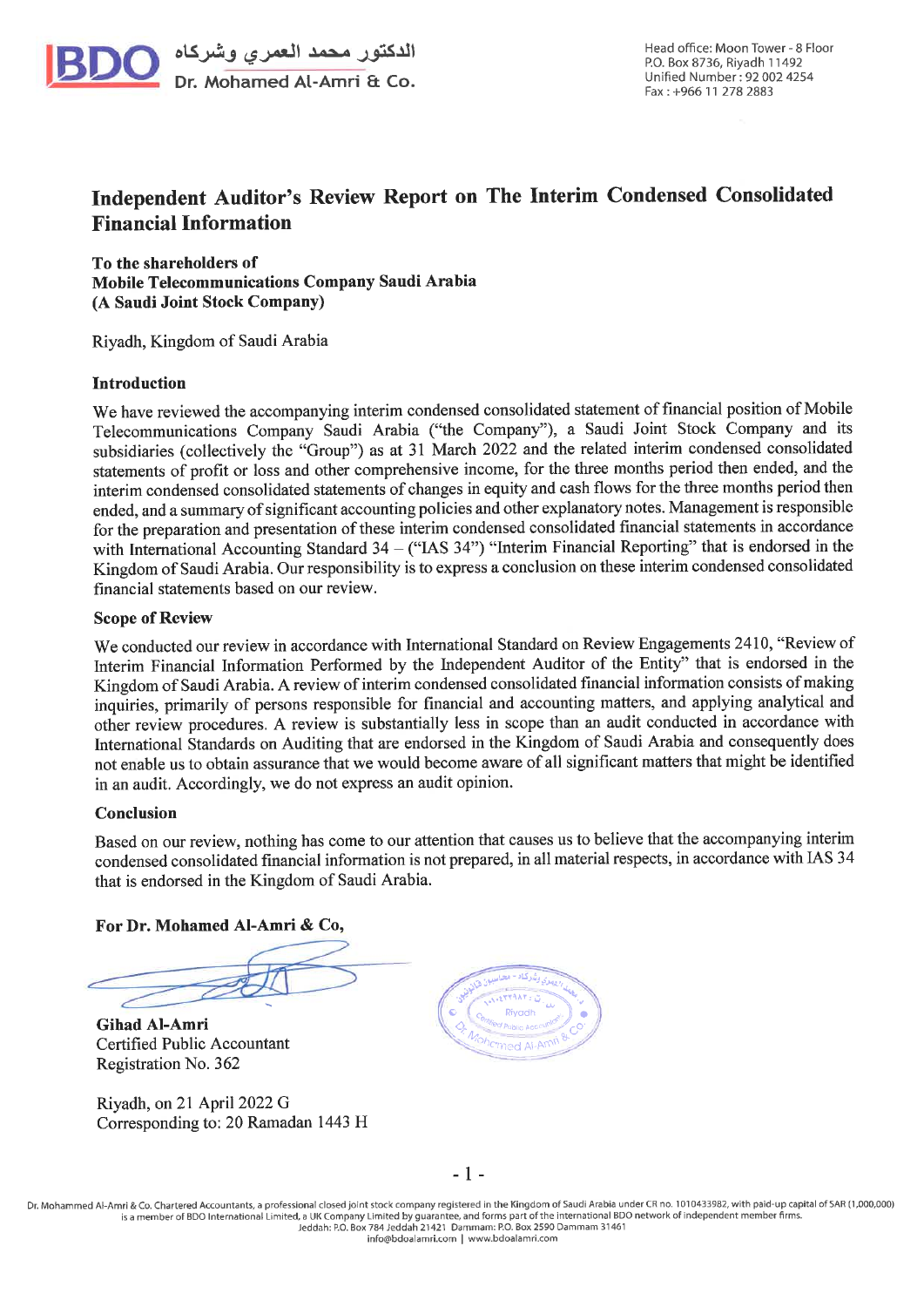# INTERIM CONDENSED CONSOLIDATED STATEMENT OF FINANCIAL POSITION AS AT 31 MARCH 2022

(All amounts in Saudi Riyals thousands unless otherwise stated)

|                                                                         |             | 31 March 2022 | 31 December 2021     |
|-------------------------------------------------------------------------|-------------|---------------|----------------------|
|                                                                         | <b>Note</b> | (Unaudited)   | (Audited)            |
| <b>ASSETS</b>                                                           |             |               |                      |
| <b>Current assets</b>                                                   |             |               |                      |
| Cash and cash equivalents                                               | 4           | 268,588       | 511,977              |
| Trade and other receivables                                             |             | 3,241,855     | 2,988,348            |
| Contract assets – current                                               |             | 61,412        | 67,224               |
| Inventories                                                             |             | 231,114       | 213,723              |
|                                                                         |             | 3,802,969     | 3,781,272            |
| Assets classified as held for sale                                      | 5           | 2,379,396     |                      |
| <b>Total current assets</b>                                             |             | 6,182,365     | 3,781,272            |
| <b>Non-current assets</b>                                               |             |               |                      |
| Contract assets non-current                                             |             | 343,306       | 288,822              |
| Right of use assets                                                     |             | 344,900       | 1,330,975            |
| Property and equipment                                                  | 6           | 5,118,360     | 6,639,995            |
| Capital advances                                                        |             | 133,337       | 274,841              |
| Intangible assets                                                       | 6           | 15,372,775    | 15,561,044           |
| Derivative financial instruments                                        | 16          | 7,740         |                      |
|                                                                         |             | 21,320,418    | 24,095,677           |
| <b>Total non-current assets</b>                                         |             | 27,502,783    | 27,876,949           |
| <b>TOTAL ASSETS</b>                                                     |             |               |                      |
| <b>LIABILITIES AND EQUITY</b>                                           |             |               |                      |
| <b>Current liabilities</b>                                              |             |               |                      |
| Trade and other payables                                                |             | 4,684,071     | 4,691,199            |
| Deferred income and contract liabilities                                |             | 584,956       | 601,049              |
| Borrowings - current                                                    | 7           | 3,015,306     | 3,213,549            |
| Lease liabilities - current                                             |             | 63,689        | 263,771              |
| Amounts due to related parties                                          | 8           | 1,428,669     | 1,530,090            |
|                                                                         |             | 9,776,691     | 10,299,658           |
| Liabilities directly associated with assets classified as held for sale | 5           | 1,019,327     |                      |
| <b>Total current liabilities</b>                                        |             | 10,796,018    | 10,299,658           |
| <b>Non-current liabilities</b>                                          |             |               |                      |
| Long-term borrowings                                                    | 7           | 2,644,718     | 2,638,024            |
| Lease liabilities non-current                                           |             | 407,156       | 1,208,774            |
| Other non-current liabilities                                           | $\mathbf Q$ | 4,277,947     | 4,445,416            |
| Derivative financial instruments                                        | 16          |               | 110,123              |
| Provision for employees' end of service benefits                        |             | 139,042       | 135,434<br>8,537,771 |
| <b>Total non-current liabilities</b>                                    |             | 7,468,863     |                      |
| <b>EQUITY</b>                                                           |             |               |                      |
| Share capital                                                           | 10          | 8,987,292     | 8,987,292            |
| Hedging reserve                                                         | 16          | 7,740         | (110, 123)           |
| Other reserves                                                          |             | 2,066         | 2,066                |
| Statutory reserve                                                       |             | 21,430        | 21,430               |
| Retained earnings                                                       |             | 219,374       | 138,855<br>9,039,520 |
| <b>Total equity</b>                                                     |             | 9,237,902     |                      |
| <b>TOTAL LIABILITIES AND EQUITY</b>                                     |             | 27,502,783    | 27,876,949           |
|                                                                         |             |               |                      |
|                                                                         |             |               |                      |

The accompanying notes (1) to (17) form an integral part of these interim condensed consolidated financial statements  $-2$ -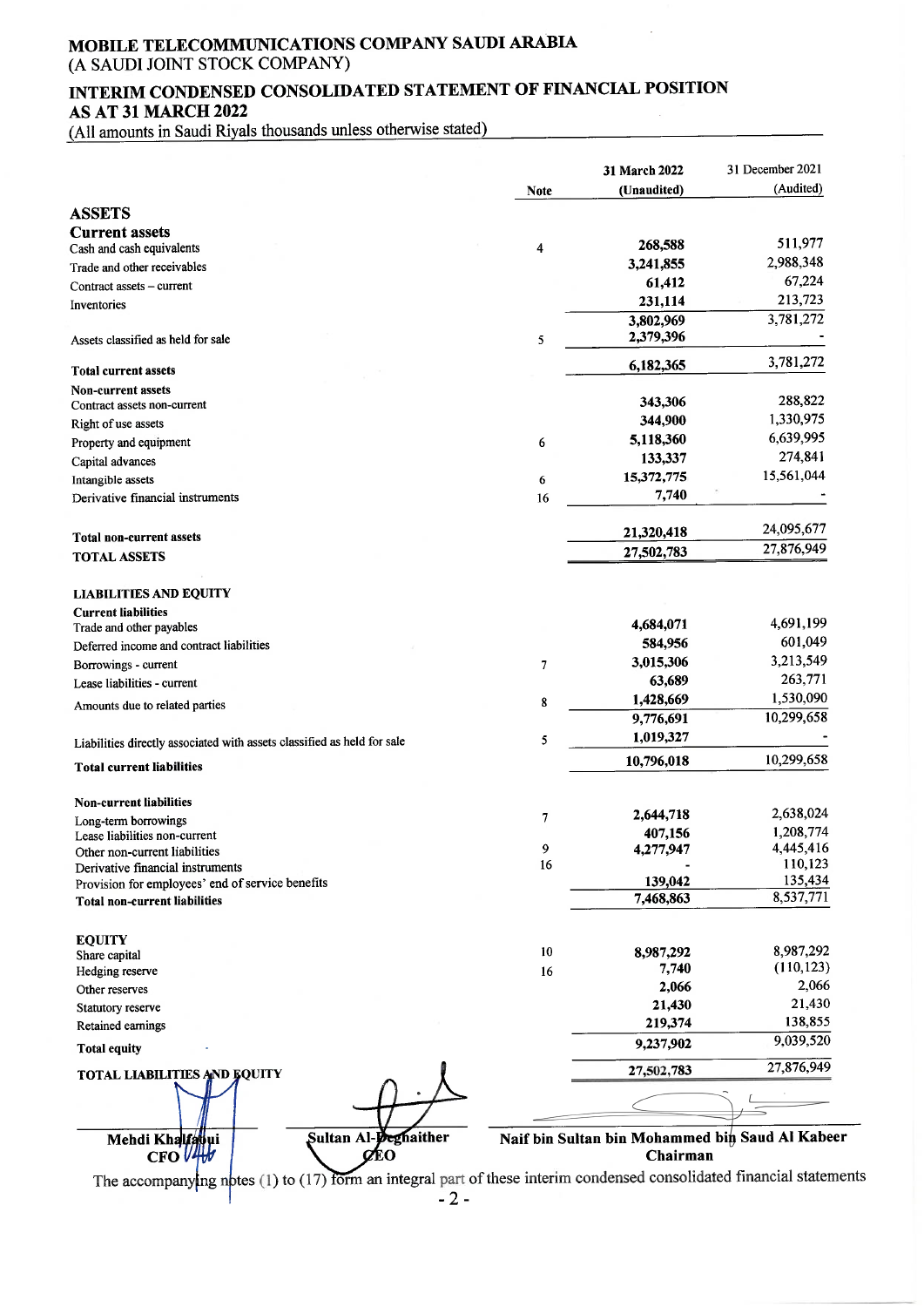# MOBILE TELECOMMUNICATIONS COMPANY SAUDI ARABIA

(A SAUDI JOINT STOCK COMPANY)

# INTERIM CONDENSED CONSOLIDATED STATEMENT OF PROFIT OR LOSS AND OTHER **COMPREHENSIVE INCOME (UNAUDITED)** FOR THE THREE MONTHS PERIOD ENDED 31 MARCH 2022

(All amounts in Saudi Riyals thousands unless otherwise stated)

|                                                                               |             | For the three-months period ended |            |
|-------------------------------------------------------------------------------|-------------|-----------------------------------|------------|
|                                                                               |             | 31 March                          | 31 March   |
|                                                                               | <b>Note</b> | 2022                              | 2021       |
| Revenue                                                                       |             | 2,178,580                         | 1,937,512  |
| Cost of revenue                                                               |             | (942, 669)                        | (722,006)  |
| Operating and administrative expenses                                         |             | (460, 290)                        | (437, 824) |
| Depreciation and amortization                                                 | 6           | (521, 795)                        | (577, 408) |
| Expected credit loss (ECL)                                                    |             | (52, 698)                         | (42, 192)  |
| Finance income                                                                |             | 459                               | 179        |
| Other income                                                                  |             | 861                               | 7,475      |
| Finance cost                                                                  |             | (118, 142)                        | (121, 264) |
|                                                                               |             |                                   |            |
| Profit before zakat                                                           |             | 84,306                            | 44,472     |
| Zakat                                                                         | 14          | (3,787)                           | (3,607)    |
| Profit for the period                                                         |             | 80,519                            | 40,865     |
| Other comprehensive income                                                    |             |                                   |            |
| Item that may be reclassified subsequently to profit or loss:                 |             |                                   |            |
| Fair value change in hedging instruments entered into for cash flow<br>hedges | 16          | 117,863                           | 27,565     |
| Total other comprehensive income                                              |             | 117,863                           | 27,565     |
|                                                                               |             |                                   |            |
| Total comprehensive income for the period                                     |             | 198,382                           | 68,430     |
|                                                                               |             |                                   |            |
| Earnings per share (in Saudi Riyals)<br>Basic and diluted                     | 11          | 0.090                             | 0.045      |
|                                                                               |             |                                   |            |

Naif bin Sultan bin Mohammed bin/Saud Al Kabeer Sultan Al-Deghaither Mehdi Khalfaoui CÉO Chairman **CFO** 

The accompanying notes (1) to (17) form an integral part of these interim condensed consolidated financial statements  $-3-$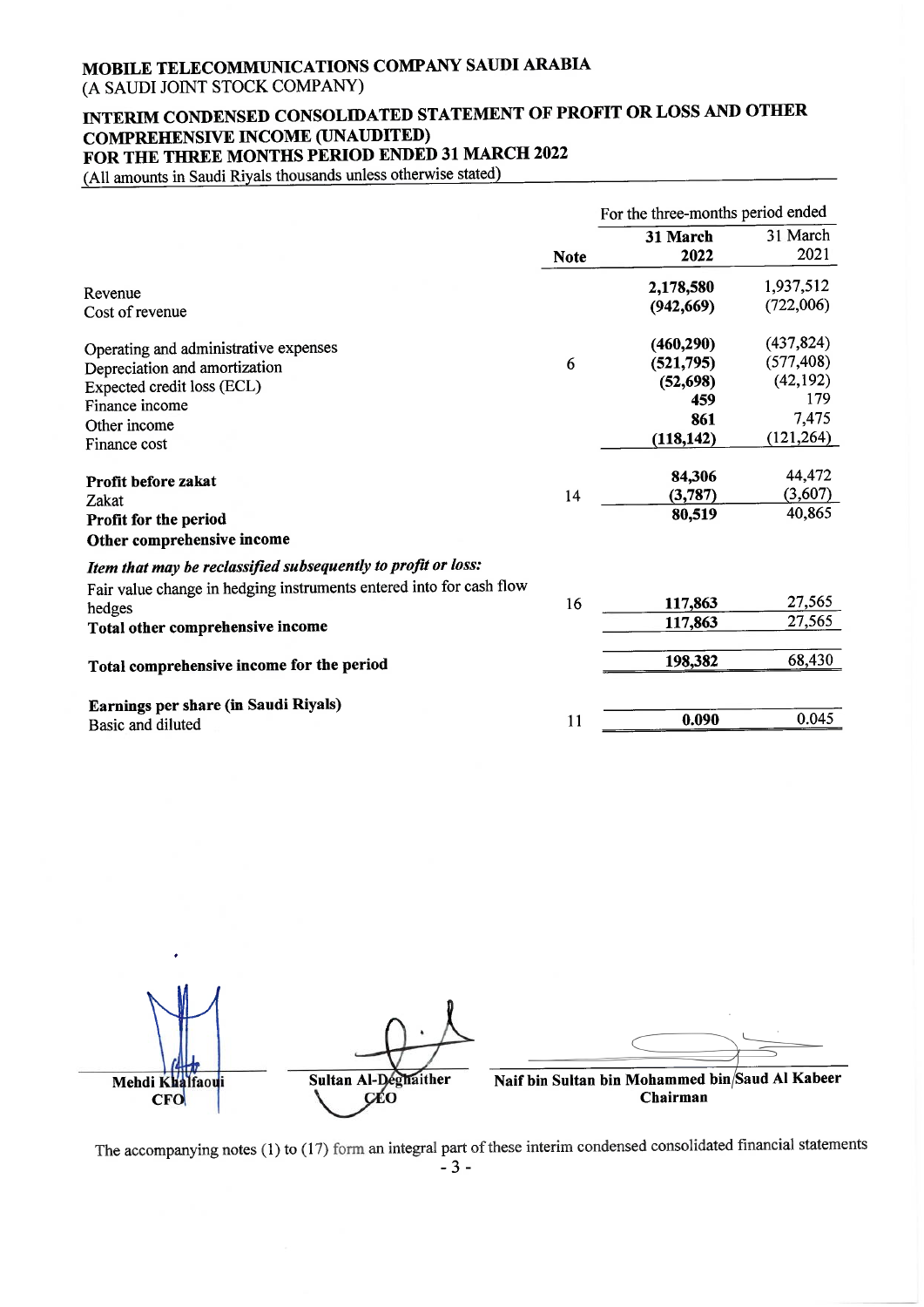# INTERIM CONDENSED CONSOLIDATED STATEMENT OF CHANGES IN EQUITY FOR THE THREE MONTHS PERIOD ENDED 31 MARCH 2022

(All amounts in Saudi Riyals thousands unless otherwise stated)

|                                              | <b>Share</b><br>capital | Hedging<br>reserve | Other<br>reserves | <b>Statutory</b><br>reserve | Accumulated<br>deficit | Total     |
|----------------------------------------------|-------------------------|--------------------|-------------------|-----------------------------|------------------------|-----------|
| Balance at 1 January 2022 (Audited)          | 8,987,292               | (110, 123)         | 2,066             | 21,430                      | 138,855                | 9,039,520 |
| <b>Profit for the period</b>                 |                         |                    |                   |                             | 80,519                 | 80,519    |
| Other comprehensive income                   |                         | 117,863            |                   |                             |                        | 117,863   |
| Total comprehensive income for the<br>period | $\blacksquare$          | 117,863            |                   |                             | 80,519                 | 198,382   |
| Balance at 31 March 2022 (Unaudited)         | 8,987,292               | 7,740              | 2,066             | 21,430                      | 219,374                | 9,237,902 |
|                                              |                         |                    |                   |                             |                        |           |
| Balance at 1 January 2021 (Audited)          | 8,987,292               | (206, 210)         | 2,018             |                             | (54, 017)              | 8,729,083 |
| Profit for the period                        |                         |                    |                   |                             | 40,865                 | 40,865    |
| Other comprehensive income                   |                         | 27,565             |                   |                             |                        | 27,565    |
| Total comprehensive income for the<br>period |                         | 27,565             |                   |                             | 40,865                 | 68,430    |
| Balance at 31 March 2021 (Unaudited)         | 8,987,292               | (178, 645)         | 2,018             |                             | (13, 152)              | 8,797,513 |

Sultan Al-Deghaither Naif bin Sultan bin Mohammed bin Saud Al Kabeer Mehdi Khalfaoui CEO Chairman **CFO** 

The accompanying notes (1) to (17) form an integral part of these interim condensed consolidated financial statements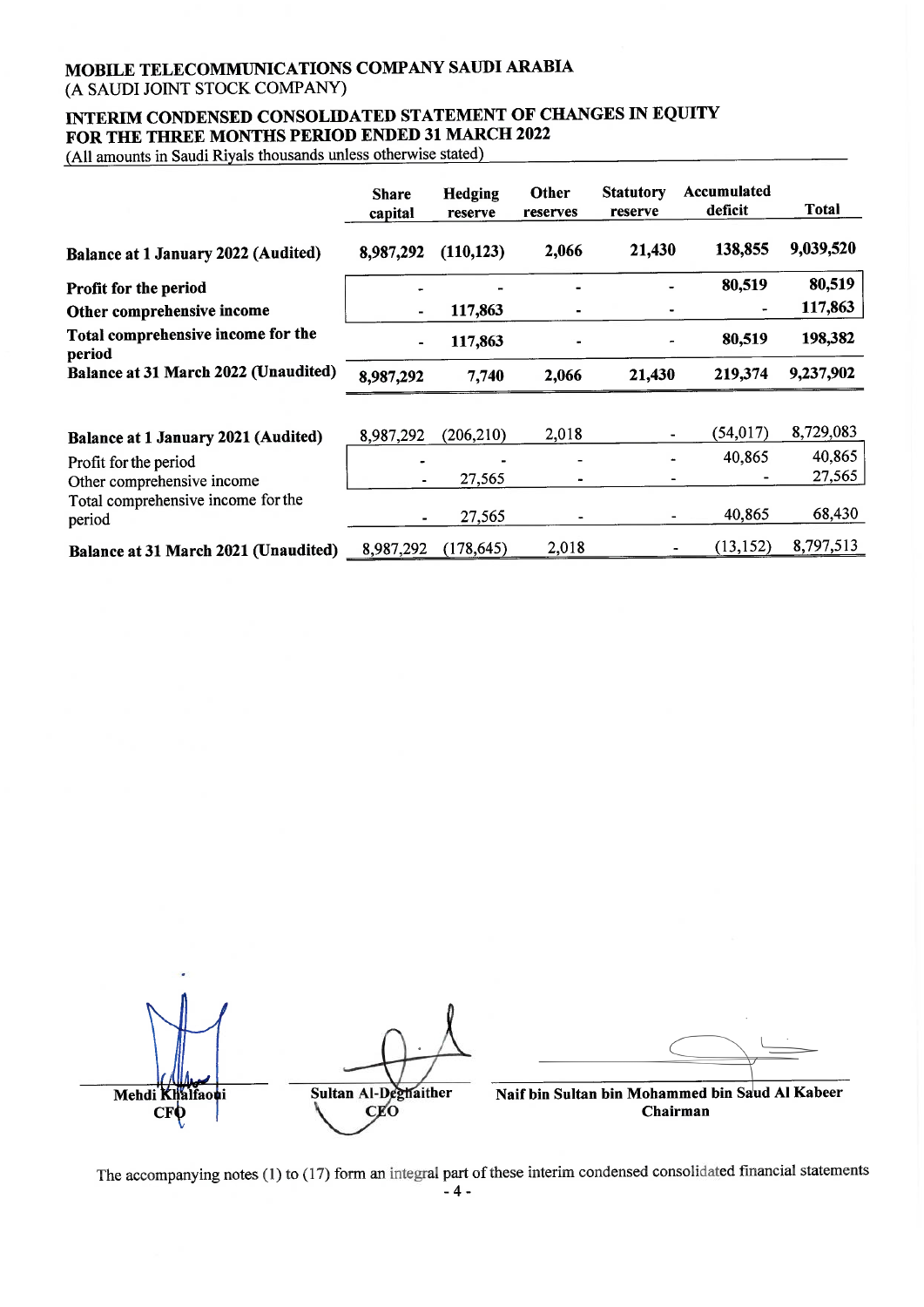# INTERIM CONDENSED CONSOLIDATED STATEMENT OF CASH FLOWS (UNAUDITED) FOR THE THREE MONTHS PERIOD ENDED 31 MARCH 2022

(All amounts in Saudi Riyals thousands unless otherwise stated)

|                                                                        | <b>Note</b> | 31 March<br>2022 | 31 March<br>2021 |
|------------------------------------------------------------------------|-------------|------------------|------------------|
| <b>CASH FLOWS FROM OPERATING ACTIVITIES</b>                            |             |                  |                  |
| Profit before zakat                                                    |             | 84,306           | 44,472           |
| Adjustments to reconcile net profit for the period before zakat to net |             |                  |                  |
| cash from operating activities:                                        |             |                  |                  |
| Depreciation and amortization                                          | 6           | 521,795          | 577,408          |
| <b>Expected credit loss</b>                                            |             | 52,698           | 42,192           |
| Other provisions                                                       |             | (212)            | (131)            |
| Net other losses / (gain), net                                         |             |                  | (7,231)          |
| Reversal of inventory provision                                        |             | (765)            | (467)            |
| Foreign currency loss / (gain), net                                    |             | 129              | 406              |
| Finance costs                                                          |             | 118,142          | 121,264          |
| Employees' end-of-service benefits charge                              |             | 6,202            | 5,681            |
|                                                                        |             | 782,295          | 783,594          |
|                                                                        |             |                  |                  |
| Changes in working capital:<br>Trade and other receivables             |             | (411, 128)       | (120, 703)       |
| Contract assets                                                        |             | (48, 672)        | (5,635)          |
| Inventories                                                            |             | (16, 626)        | (1, 579)         |
| Movement of cash under lien                                            |             | (65)             | 149,814          |
| Trade and other payables                                               |             | 464,753          | 43,204           |
| Deferred income and contract liabilities                               |             | (16, 093)        | (2,972)          |
| Other non-current liabilities                                          |             | (167, 469)       | (239, 675)       |
| Cash flows generated from operations                                   |             | 586,995          | 606,048          |
| Employees' end of service benefits paid                                |             | (2,594)          | (1,746)          |
| Net cash generated from operating activities                           |             | 584,401          | 604,302          |
| CASH FLOWS FROM INVESTING ACTIVITIES                                   |             |                  |                  |
| Purchase of property and equipment                                     |             | (284,291)        | (198, 543)       |
| Purchase of intangible assets                                          |             | (205, 436)       | (151, 107)       |
| Net cash used in investing activities                                  |             | (489, 727)       | (349, 650)       |
|                                                                        |             |                  |                  |
| CASH FLOWS FROM FINANCING ACTIVITIES<br>Proceeds from borrowings       |             |                  | 1,340,432        |
| Repayment of borrowings                                                |             | (200,000)        |                  |
| Payment of lease liabilities                                           |             | (85,310)         | (74,960)         |
| Payment against amount due to related parties                          |             |                  | (1,055,100)      |
| Finance costs paid                                                     |             | (52, 677)        | (1,053,695)      |
| Net cash used in financing activities                                  |             | (337,987)        | (843, 323)       |
|                                                                        |             |                  |                  |
| Net change in cash and cash equivalents                                |             | (243, 313)       | (588, 671)       |
| Effect of movements in exchange rates on cash and cash equivalents     |             | (141)            | (2,421)          |
| Cash and cash equivalents at beginning of the period                   |             | 507,189          | 882,794          |
| Cash and cash equivalents at end of the period                         | 4           | 263,735          | 291,702          |





Naif bin Sultan bin Mohammed bin Saud Al Kabeer Chairman

The accompanying notes  $(1)$  to  $(17)$  form an integral part of these interim condensed consolidated financial statements  $-5-$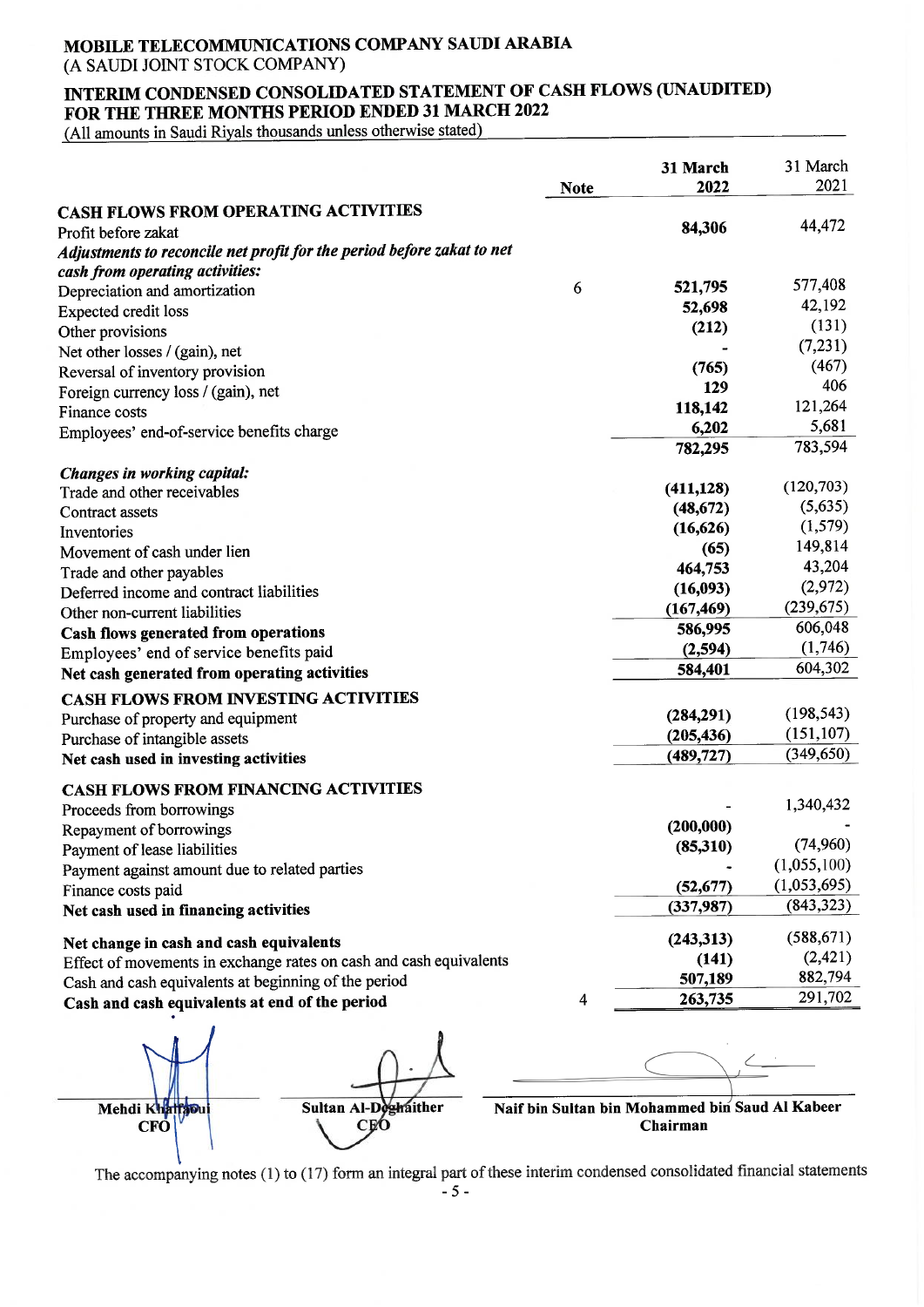# **NOTES TO THE INTERIM CONDENSED CONSOLIDATED FINANCIAL STATEMENTS (UNAUDITED) FOR THE THREE MONTHS PERIOD ENDED 31 MARCH 2022**

(All amounts in Saudi Riyals thousands unless otherwise stated)

# **1 ORGANIZATION AND ACTIVITIES**

#### *1.1 General Information*

The Company is a "Saudi Joint Stock Company" established pursuant to the Ministerial Resolutions No. 176 dated 25 Jumada I' 1428H (corresponding to 11 June 2007G) and No. 357 dated 28 Dhu Al-Hijjah 1428H (corresponding to 7 January 2008G), Royal Decree No. 48/M dated 26 Jumada I' 1428H (corresponding to 12 June 2007G) and Commercial Registration No. 1010246192 issued in Riyadh, Kingdom of Saudi Arabia (KSA) on 4 Rabi I' 1429H (corresponding to 12 March 2008H) to operate as the 3rd GSM public mobile cellular and technology neutral license in the Kingdom of Saudi Arabia for twenty five (25) years.

Mobile Telecommunications Company Saudi Arabia (the "Company") along with its subsidiaries (together the "Group"), provides mobile telecommunication services in the Kingdom of Saudi Arabia in which it operates, purchases, sells, distributes, delivers, installs, manages and maintains mobile telephone services and equipment. As well, the Group provides consulting services; constructs and repair telecom towers; provides fintech services and provide technical drones services along with selling and repairing as mentioned in note 1.2.

The registered address of the Company is P.O. Box 295814, Riyadh 11351, Kingdom of Saudi Arabia.

The Company is a subsidiary of Mobile Telecommunications Company K.S.C.P. Kuwait ("Zain Group"). Zain Group is a subsidiary of Oman Telecommunications Company SAOG, Oman.

The current liabilities of the Group exceed the current assets of the Group by SR 4.6 billion (2021: 6.5 billion) which includes SR 1.4 billion related to due to related parties. Based on the latest approved business plan, the Group's management believes that the Group will be successful in meeting its obligations in the normal course of operations considering the undrawn part of the MFA amounting SR 3.4 billion. The directors of the Group have a reasonable expectation that the Group has adequate resources to continue in operational existence for the foreseeable future.

# *1.2 subsidiaries*

The Company established the following fully owned subsidiaries in KSA:

- a. Zain Sales Company is engaged in distributing, selling telecom equipment and handsets; and providing consulting services. Share capital SR 10,000. The company started its operation in the first quarter of 2019.
- b. Zain Business Company is engaged in establishment, construction, repair and maintenance of telecom stations and towers. Share capital SR 10,000. The company is not operational yet.
- c. Zain Payments Company-Tamam is engaged in providing fintech services with a share capital of SR 100,000. The company started its operation during the fourth quarter of 2019. On 09 April 2021, the Company has increased its share capital amounting to SR 57,000,000.
- d. Zain Drones Company is engaged in provide professional, scientific and technical drones services along with selling and repairing drones. Share capital SR 10,000. The company started its operation during the fourth quarter of 2019.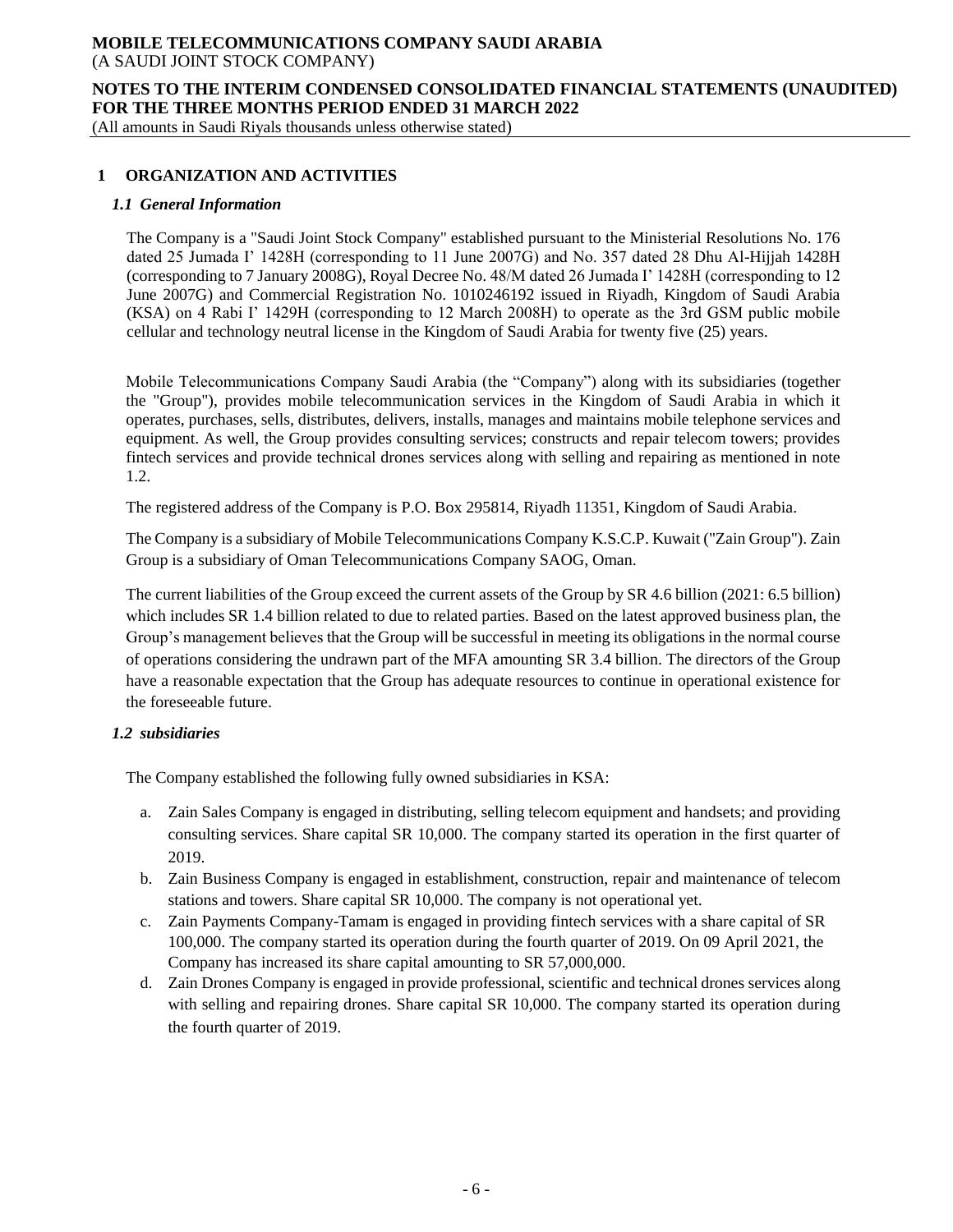# **MOBILE TELECOMMUNICATIONS COMPANY SAUDI ARABIA**

(A SAUDI JOINT STOCK COMPANY)

# **NOTES TO THE INTERIM CONDENSED CONSOLIDATED FINANCIAL STATEMENTS (UNAUDITED) FOR THE THREE MONTHS PERIOD ENDED 31 MARCH 2022**

(All amounts in Saudi Riyals thousands unless otherwise stated)

# **1 ORGANIZATION AND ACTIVITIES (continued)**

## *1.3 Binding Agreement for sale of Tower*

The Group has received board of directors' approval of the final offers (the "Final Offers") from the Public Investment Fund (PIF), HRH Prince Saud Bin Fahad and Sultan Holding to acquire Zain's towers infrastructures. The decision to approve the final offer by the Board of Directors was unanimous, after excluding the following members: H.H. Prince Naif bin Sultan, Mr. Raied AlSaif, Mr. Saud AlBawardi, and Mr. Hisham Attar from voting on the offers because they are related parties once the transaction is executed. The approved final offers were to acquire stakes in Zain KSA's towers infrastructure comprising of 8,069 towers, valuing these assets at SAR 3,026 million (USD 807 million). Pursuant to the Final Offers the three entities would acquire 60%, 10% and 10% stake respectively while Zain KSA will own the remaining 20% stake. PIF's Final Offer also includes a call option that will grant PIF the right to buy the remaining 20% stake from Zain KSA for a certain amount. Under the terms of the offers, Zain KSA will sell its passive, physical towers infrastructure and retain all other wireless communication antennas, software, technology, and intellectual property (IPs). (refer note 5)

#### *1.4 Impact of Covid-19*

The Group's operating environment has rebound and signs of economic recovery is visible across the region and globally. The key assumptions about the future and other key sources of estimation that may have a significant risk of causing material adjustments to the consolidated financial statements is disclosed in the Group's annual consolidated financial statements for the year ended 31 December 2021.

# **2 BASIS OF PREPARATION**

These interim condensed consolidated financial statements have been prepared in accordance with IAS 34 Interim Financial Reporting as endorsed in the Kingdom of Saudi Arabia. They do not include all disclosures that would otherwise be required in a complete set of financial statements and should be read in conjunction with the 2021 annual consolidated financial statements.

# **3 SIGNIFICANT ACCOUNTING POLICIES**

The Group has applied the same accounting policies and methods of computation in its interim condensed consolidated financial statements as in its 2021 annual consolidated financial statements for the year ended 31 December 2021 (last year annual financial statements).

#### *Use of estimates and judgements*

There have been no material revisions to the nature and amount of estimates from those reported in last year annual financial statements.

Management believes that all sources of estimation uncertainty remain similar to those disclosed in the last annual financial statements. The Group will continue to monitor the situation, and any changes required will be reflected in future reporting periods.

#### *New Standards, Amendment to Standards and Interpretations:*

There are no new standards issued, however, there are number of amendments to standards which are effective from 1 January 2022 and has been explained in Group annual Consolidated Financial Statements, but they do not have a material effect on the Group's Condensed Consolidated Interim Financial Statements.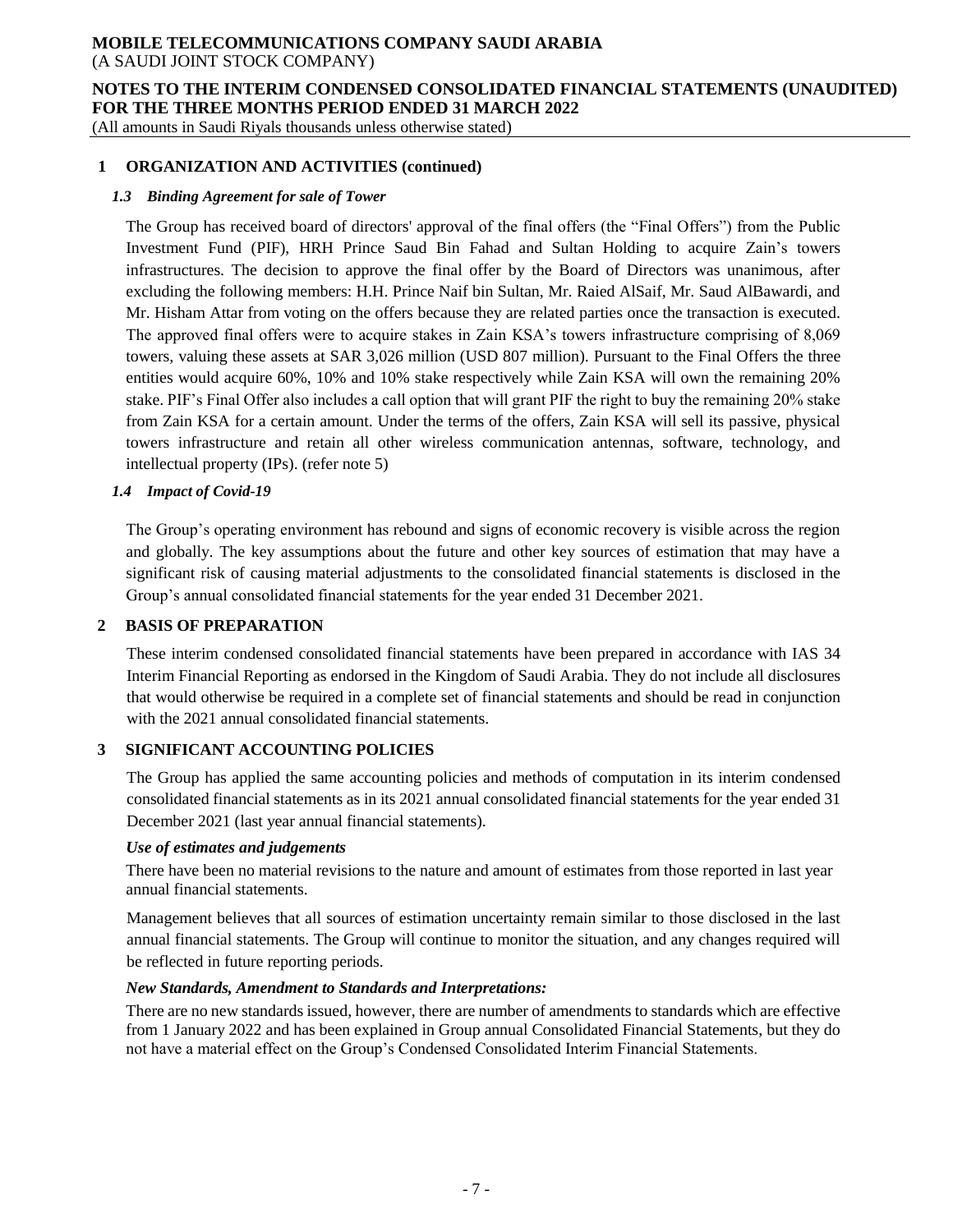# **NOTES TO THE INTERIM CONDENSED CONSOLIDATED FINANCIAL STATEMENTS (UNAUDITED) FOR THE THREE MONTHS PERIOD ENDED 31 MARCH 2022**

(All amounts in Saudi Riyals thousands unless otherwise stated)

# **3****SIGNIFICANT ACCOUNTING POLICIES (Continued)**

## *Standards that are issued but not yet effective for the current period*

The Company has not early adopted any new standard, interpretation or amendment that have been issued but which are not yet effective. Those standards and interpretation or amendments are not disclosed in these interim condensed consolidated financial statements as the management did not considered these relevant to the company operation or will have a material impact on the financial statements of the Group in future periods.

### *Standards that are issued and effective for the current period*

There are some other amendments to IFRS and IFRIC that were applied by the Group with effective dates before period ended 31 March 2022. Those standards and interpretation or amendments are not disclosed in these interim condensed consolidated financial statements as the management did not consider these relevant to the company operation or had a material impact on the financial statements of the Group.

# **4 CASH AND CASH EQUIVALENTS**

|                         | 31 March    | 31 December |
|-------------------------|-------------|-------------|
|                         | 2022        | 2021        |
|                         | (Unaudited) | (Audited)   |
| Cash in hand            | 1,301       | 1,313       |
| Cash at banks           | 167,287     | 510,664     |
| Time deposits           | 100,000     |             |
|                         | 268,588     | 511,977     |
| Cash at bank under lien | (4, 853)    | (4,788)     |
|                         | 263,735     | 507,189     |

The Group invests part of the surplus cash in time deposits with maturity period of three month or less with local commercial banks. The annual commission average rates on these deposits were 0.4% to 1% (2021: 0.4 %).

# **5 ASSETS CLASSIFIED AS HELD FOR SALE**

This represents the carrying value of telecom tower assets amounting to SR 1,365 million and right of use of assets amounting to SR 1,015 million and its related lease liabilities amounting to SR 1,019 million. During February 2022 the board of the directors approved the final offer to sell stakes in Zain KSA's towers infrastructure, on the basis that management is committed to a plan to sell these assets and accordingly classified the assets and the liabilities directly associated to these assets as held for sale and stop depreciating the assets from the date of classifying them as held for sale.. The transaction is expected to close in 2022, subject to customary closing conditions. The Company will be the anchor tenant on commercial terms on each of the towers being sold. (Refer note 1.3)

# **6 PROPERTY AND EQUIPMENT AND INTANGIBLE ASSETS**

During the three-months period ended 31 March 2022, the Group acquired property and equipment amounted to SR 121 million (31 March 2021: SR 67 million) and intangible assets amounted to SR 2 million (31 March 2021: SR 3 million). During the period, there were no disposal made by the Group.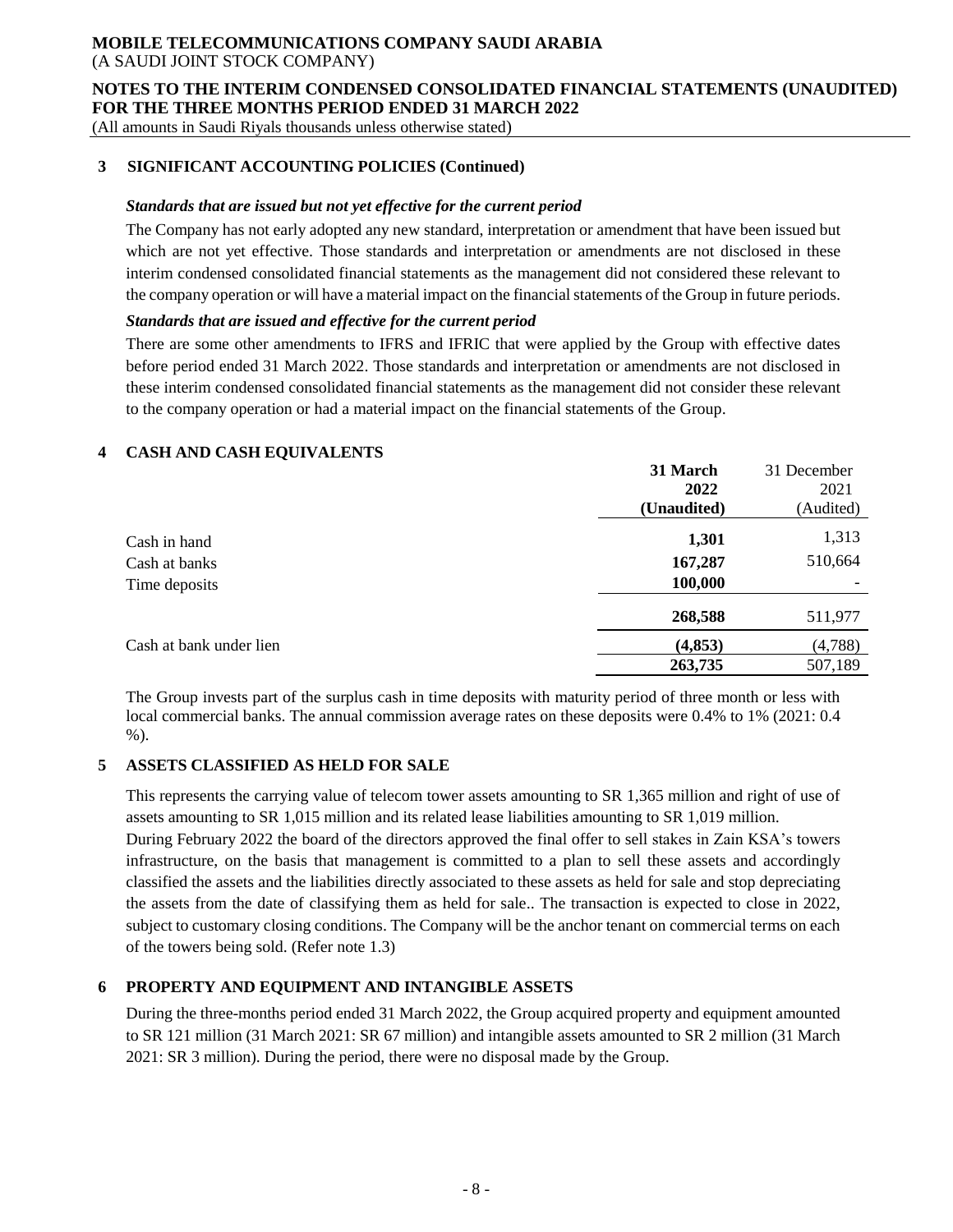#### **NOTES TO THE INTERIM CONDENSED CONSOLIDATED FINANCIAL STATEMENTS (UNAUDITED) FOR THE THREE MONTHS PERIOD ENDED 31 MARCH 2022**

(All amounts in Saudi Riyals thousands unless otherwise stated)

# **6 PROPERTY AND EQUIPMENT AND INTANGIBLE ASSETS (Continued)**

During the three-months period ended 31 March 2022, the total depreciation and amortization expense amounted to SR 522 million, out of which SR 469 million relates to property and equipment and intangible assets and the remaining amount of SR 53 million relates to the depreciation charge for right of use assets (31 March 2021: the total depreciation and amortization expense amounted to SR 577 out of which SR 460 relates to property and equipment and intangible assets and the remaining amount of SR 117 million relates the depreciation charge for right of use assets).

# **7 LONG-TERM BORROWINGS**

|                                                        | 31 March    | 31 December |
|--------------------------------------------------------|-------------|-------------|
|                                                        | 2022        | 2021        |
|                                                        | (Unaudited) | (Audited)   |
|                                                        |             |             |
| Syndicate Murabaha facility (refer to note 7.1)        | 2,961,518   | 2.954.824   |
| Working Capital Murabaha facility (refer to note 7.1)  | 450,000     | 650,000     |
| Junior Murabaha Facility Agreement (refer to note 7.2) | 2,248,506   | 2,246,749   |
| <b>Total borrowings</b>                                | 5,660,024   | 5,851,573   |

The current and non-current amounts are as follows:

|                         | 31 March    | 31 December |
|-------------------------|-------------|-------------|
|                         | 2022        | 2021        |
|                         | (Unaudited) | (Audited)   |
| Current borrowings      | 3,015,306   | 3,213,549   |
| Non-current borrowings  | 2,644,718   | 2.638,024   |
| <b>Total borrowings</b> | 5,660,024   | 5,851,573   |

The Carrying amount of the Group's borrowings are denominated in the following currencies:

|                  | 31 March    | 31 December |
|------------------|-------------|-------------|
|                  | 2021        | 2021        |
|                  | (Unaudited) | (Audited)   |
|                  |             |             |
| Saudi Riyal      | 5,023,851   | 5,178,903   |
| <b>US Dollar</b> | 636,173     | 672,670     |
| Total            | 5,660,024   | 5,851,573   |
|                  |             |             |

# *7-1 Syndicated Murabaha facility*

On 27 September 2020, the Group refinanced and extended the maturity date of its existing five years syndicated Murabaha facility (MFA) for a total amount available up to SR 6 billion with two years grace period, at better commercial terms. Moreover, the agreement includes a working capital facility of SR 1 billion (originally SR 0.65 billion in 2018) bringing the total facility amounting to SR 7 billion until 2025, bringing additional liquidity for the Group to fund its business growth plans. The Group has withdrawn SR 1.3 billion during Q1 2021 against the syndicate facility and SR 650 million in Q2 2021 against the working capital Murabaha facility.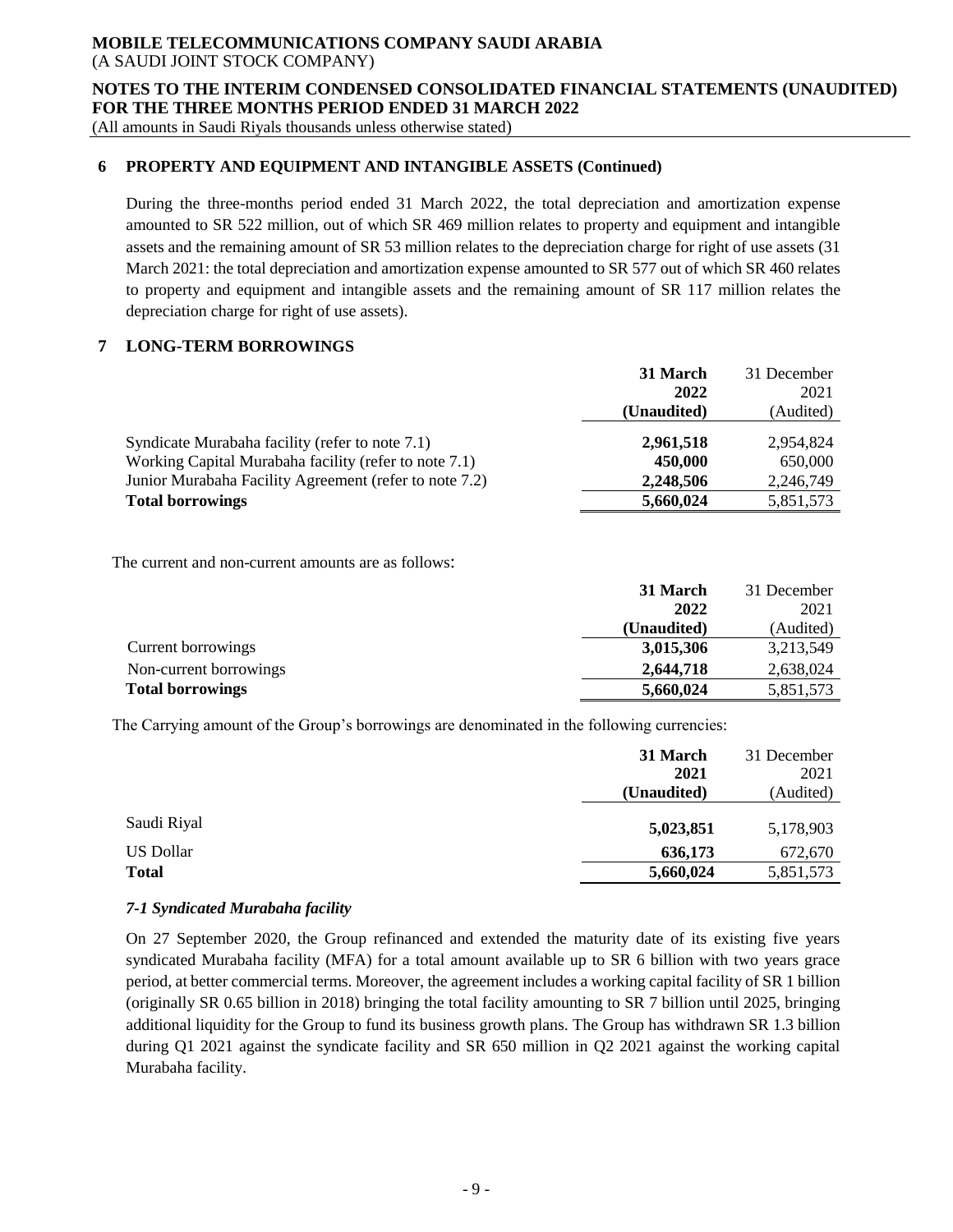**NOTES TO THE INTERIM CONDENSED CONSOLIDATED FINANCIAL STATEMENTS (UNAUDITED) FOR THE THREE MONTHS PERIOD ENDED 31 MARCH 2022**

(All amounts in Saudi Riyals thousands unless otherwise stated)

# **7 LONG-TERM BORROWINGS (Continued)**

## *7-1 Syndicated Murabaha facility (continued)*

As at 31 March 2022, the Group has utilized SR 3.6 billion from existing facility of SR 7 billion. The total amount paid by the Group against the refinanced loan was 2.8 billion as of 30 November 2020 and 0.2 billion against the working capital facility as of February 2022. As at 31 March 2022, total unused facility against MFA amounting to SR 3.4 billion (including an accordion of non-committed undrawn facility of SAR 2.8 billion and a working capital undrawn facility of SAR 550 Million).

Financing charges, as specified under the "Murabaha financing agreement" are payable in quarterly installments over five years. The new facility is secured partially by a guarantee from Mobile Telecommunications Company K.S.C and a pledge of shares of the Group owned by some of the founding shareholders and assignment of certain contracts and receivables and fixed assets up to the outstanding balance at the date of reporting as mentioned above.

The Group is complying with the existing loan covenants.

#### *7-2 Junior Murabaha*

On 16 June 2019, the Group has signed Junior Murabaha facility agreement amounting to SR 2.25 billion with a consortium of five banks. The duration of the agreement was two years, with an option to be extended for one year upon Group's request. The group has obtained the unanimous approval from all the participating banks to extend the maturity of borrowings till 16 June 2022. This loan is fully secured by a corporate guarantee from Mobile Telecommunications Company K.S.C.P. financing charges are payable in quarterly installments.

# **8 TRANSACTIONS AND AMOUNTS DUE TO RELATED PARTIES**

The Group has the following related parties:

| Party                                                  | Relationship                        |
|--------------------------------------------------------|-------------------------------------|
| <b>Oman Telecommunications Company SAOG</b>            | Parent Company of Mobile            |
|                                                        | Telecommunications Company K.S.C.P  |
|                                                        | (ultimate parent)                   |
| Mobile Telecommunications Company K.S.C.P (Zain Group) | Founding shareholder / Parent Group |
| Zain Bahrain                                           | Subsidiary to Founding Shareholder  |
| Zain Sudan                                             | Subsidiary to Founding Shareholder  |
| MTC Lebanon S.A.R.L.                                   | Subsidiary to Founding Shareholder  |
| Zain Iraq/Atheer Telecom Iraq Limited 'Atheer'         | Subsidiary to Founding Shareholder  |
| Zain Global Communications Co. SPC                     | Subsidiary to Founding Shareholder  |
| Infra Capital Investments Company                      | Founding Shareholder                |

During the current period, the Group entered into the following trading transactions with related parties: For the three-months period

|                                                            | ended            |                  |
|------------------------------------------------------------|------------------|------------------|
|                                                            | 31 March<br>2022 | 31 March<br>2021 |
| Revenue from entities owned by shareholder                 | 1.800            | 2,113            |
| Purchases from entities owned by shareholder               | 24,560           | 13,801           |
| Fees charged by a Founding Shareholder (refer to note 8.1) | 33,017           | 29,336           |
| Finance charges charged by a Founding Shareholder          |                  | 13,900           |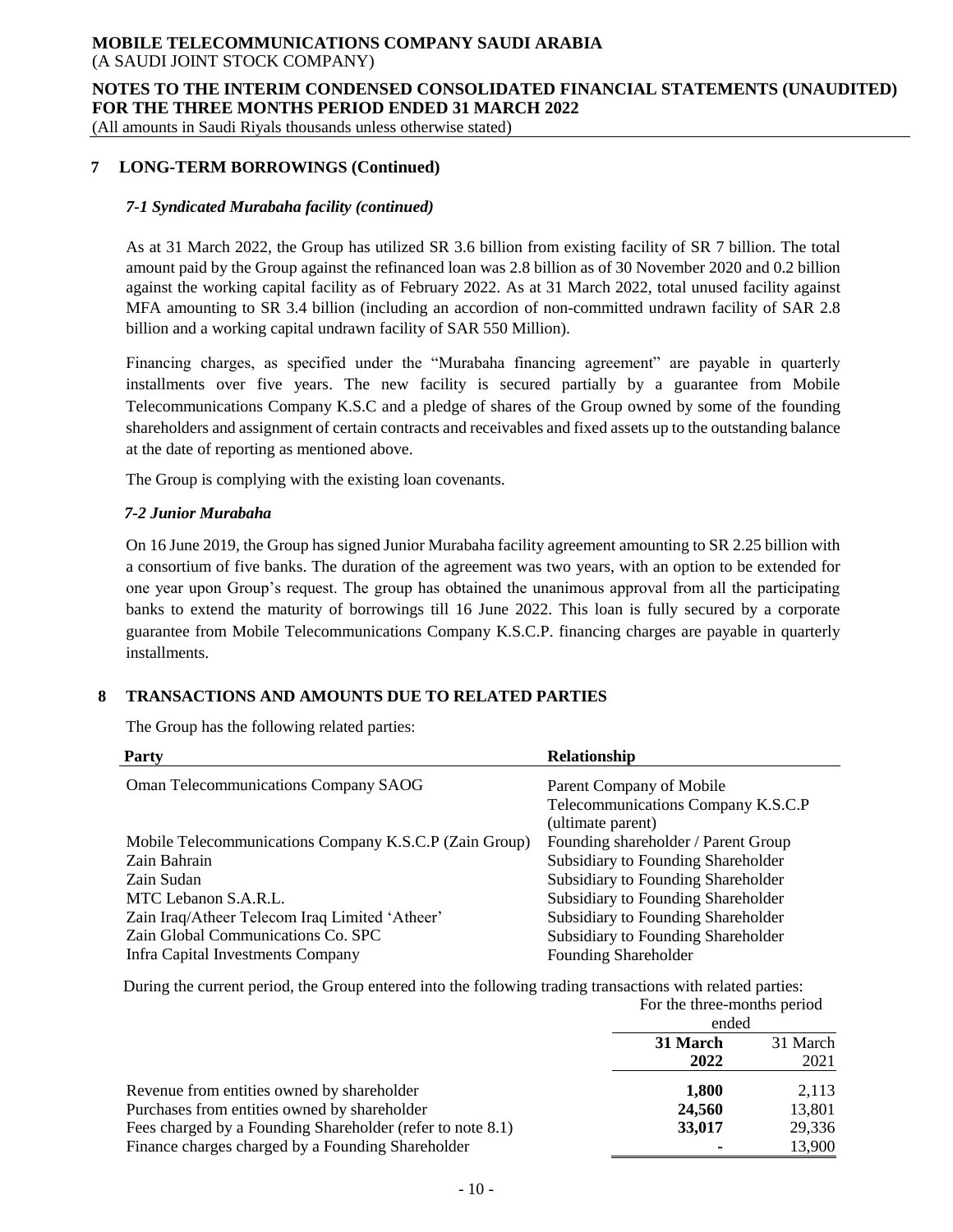#### **NOTES TO THE INTERIM CONDENSED CONSOLIDATED FINANCIAL STATEMENTS (UNAUDITED) FOR THE THREE MONTHS PERIOD ENDED 31 MARCH 2022**

(All amounts in Saudi Riyals thousands unless otherwise stated)

# **8 TRANSACTIONS AND AMOUNTS DUE TO RELATED PARTIES (continued)**

The following balances were outstanding at the reporting date:

|                                                               | 31 March  | 31 December |
|---------------------------------------------------------------|-----------|-------------|
|                                                               | 2022      | 2021        |
| Mobile Telecommunications Company K.S.C.P (refer to note 8.1) | 1,342,424 | 1,444,018   |
| Mobile Telecommunications Company K.S.C.P (refer to note 8.3) | 1,435     | 1,262       |
| Founding Shareholders (refer to note 8.2)                     | 84,573    | 84,573      |
| Other related parties                                         | 237       | 237         |
|                                                               | 1,428,669 | 1,530,090   |

#### *8-1 Mobile Telecommunications Company K.S.C.P*

This amount relates to accrued management fees and is payable to the Company's largest shareholder. The amount is unsecured, interest free and does not have any fixed terms of repayment but is not repayable until certain conditions are met in the Syndicated Murabaha facility referred to in note 7-1.

#### *8-2 Founding Shareholders*

This amount relates to accrued finance charges and is payable to the Company's founding shareholders. The amount is unsecured and does not have any fixed terms of repayment but is not repayable until certain conditions are met in the Syndicated Murabaha facility referred to in note 7-1.

# *8-3 Mobile Telecommunications Company K.S.C.P*

This amount represents the other inter-company balance that are payable to shareholders and doesn't bear any interest.

# **9 OTHER NON-CURRENT LIABILITIES**

|                                                    | 31 March  | 31 December |
|----------------------------------------------------|-----------|-------------|
|                                                    | 2022      | 2021        |
| Payable to MOF (refer to note 9.1)                 | 3,059,690 | 3,059,690   |
| Long-term payable $-$ Spectrum (refer to note 9.2) | 1,113,072 | 1,282,302   |
| Others                                             | 105,185   | 103.424     |
|                                                    | 4,277,947 | 4,445,416   |

- **9.1** During 2013, the Company has signed an agreement with the Ministry of Finance (MOF), Saudi Arabia to defer payments of its dues to the government for the next seven years ending May 2020. These deferred payments under agreement contain commercial commission payable annually, while the amount is repayable in seven years starting from June 2021. The amount of SR 0.538 billion has been settled in November 2021. The amount deferred by the Company as of 31 March 2022 amounted to SR 3.6 billion (31 December 2021: SR 3.6 billion) out of which SR 0.524 billion is recognized under trade and other payables as current portion as at 31 March 2022 (31 December 2021: SR 0.524 billion). The accrued interest related to the MOF payable is recorded under trade and other payables.
- **9.2** As of 31 March 2022, the total outstanding amount payable against spectrum amounts to SR 1.3 billion (31 December 2021: SR: 1.47 billion) out of which SR 0.188 billion is recognized under trade and other payables as at 31 March 2022 (31 December 2021: SR 0.188 billion).

# **10 SHARE CAPITAL**

The Company had 898,729,175 (31 December 2021: 898,729,175) shares of SR 10 each in issue as at the reporting date. There were no movements in share capital in the period under review.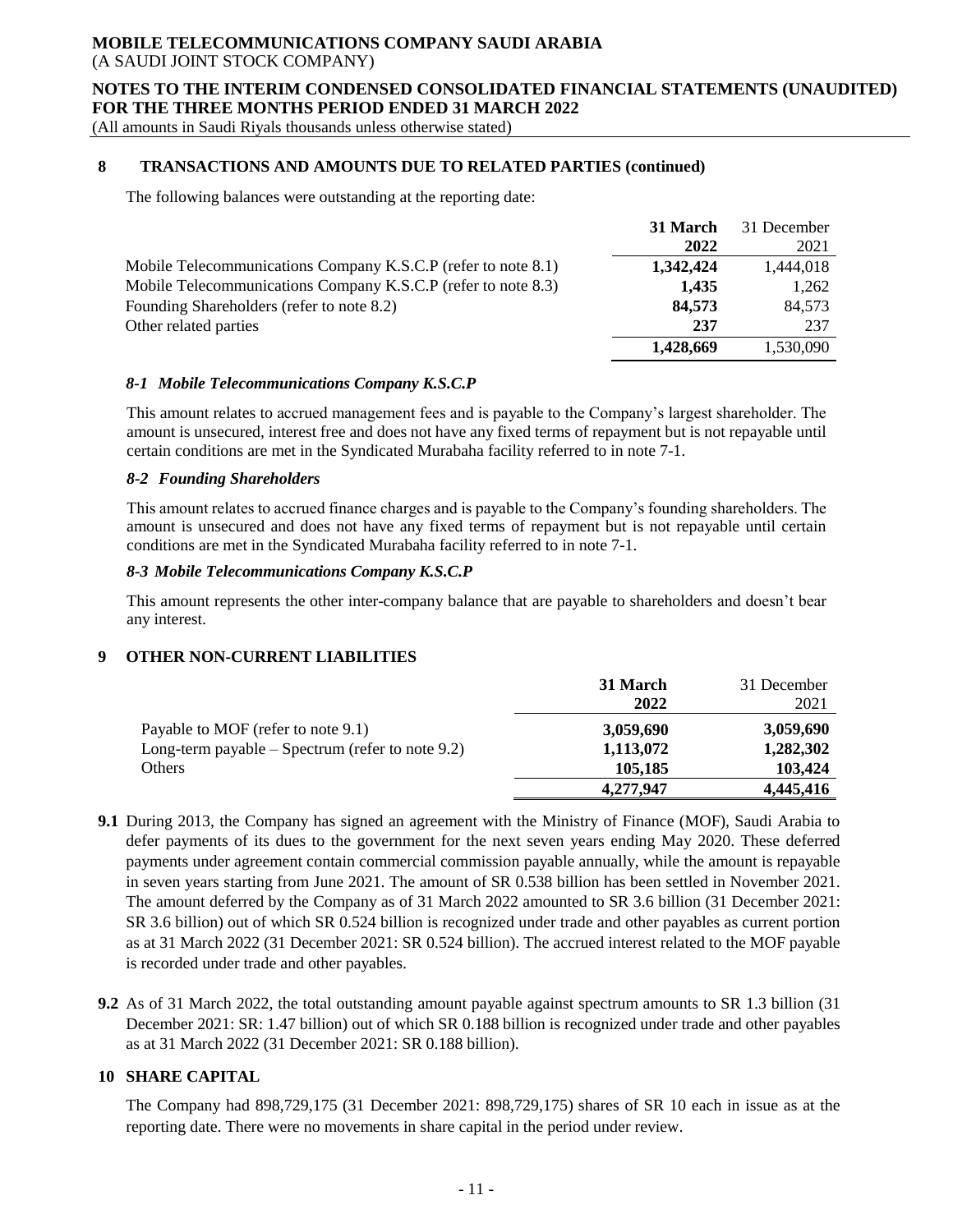### **NOTES TO THE INTERIM CONDENSED CONSOLIDATED FINANCIAL STATEMENTS (UNAUDITED) FOR THE THREE MONTHS PERIOD ENDED 31 MARCH 2022**

(All amounts in Saudi Riyals thousands unless otherwise stated)

## **11 EARNINGS PER SHARE**

#### **Profit attributable to ordinary shareholders**

Both the basic and diluted earnings per share have been calculated using the profit attributable to shareholders of the Group as the numerator, i.e. no adjustments to profit were necessary in 31 March 2022 or 31 March 2021. Profit attributable to the shareholders use in calculating EPS is 81 million for period ended 31 March 2022 (31 March 2021: SR 41 million)

#### **Weighted average number of ordinary shares**

The weighted average number of shares in the calculation of basic earnings per share is as follows:

|                               | 31 March 2022 | 31 March 2021 |
|-------------------------------|---------------|---------------|
| Outstanding during the period | 898,729       | 898.729       |
| Basic earnings per share (SR) | 0.090         | 0.045         |

Basic earnings per share is calculated by dividing the profit after tax attributable to ordinary shareholders of the Company by the weighted average number of ordinary shares outstanding during the period. There is no dilutive effect on the earnings per share of the Group.

## **12 SEGMENT REPORTING**

The Group is engaged mainly in providing telecommunication services and related products. Majority of the Group's revenues, income and assets relate to its operations within the Kingdom. Revenue is distributed to an operating segment based on the entity of the Group reporting the revenue. Sales between segments are calculated at normal business transaction prices.

The following is an analysis of the Group's revenues and results based on a segmental basis:

|                                   | For the three months period<br>ended |                  |  |
|-----------------------------------|--------------------------------------|------------------|--|
| <b>Revenues</b>                   | 31 March<br>2022                     | 31 March<br>2021 |  |
| Mobile Telecommunications Company | 2,134,127                            | 1,898,993        |  |
| Zain Sales Company                | 394,098                              | 483,698          |  |
| Zain Payments Company-Tamam       | 10,427                               | 1,992            |  |
| Eliminations / adjustments        | (360, 072)                           | (447, 171)       |  |
| <b>Total Revenues</b>             | 2,178,580                            | 1,937,512        |  |
| Cost of operations                | (1,402,959)                          | (1,159,830)      |  |
| Depreciation and amortization     | (521,795)                            | (577, 408)       |  |
| Expected credit loss (ECL)        | (52, 698)                            | (42, 192)        |  |
| Finance income                    | 459                                  | 179              |  |
| Other income                      | 861                                  | 7,475            |  |
| Finance cost                      | (118, 142)                           | (121, 264)       |  |
| Zakat                             | (3,787)                              | (3,607)          |  |
| <b>Profit for the period</b>      | 80,519                               | 40,865           |  |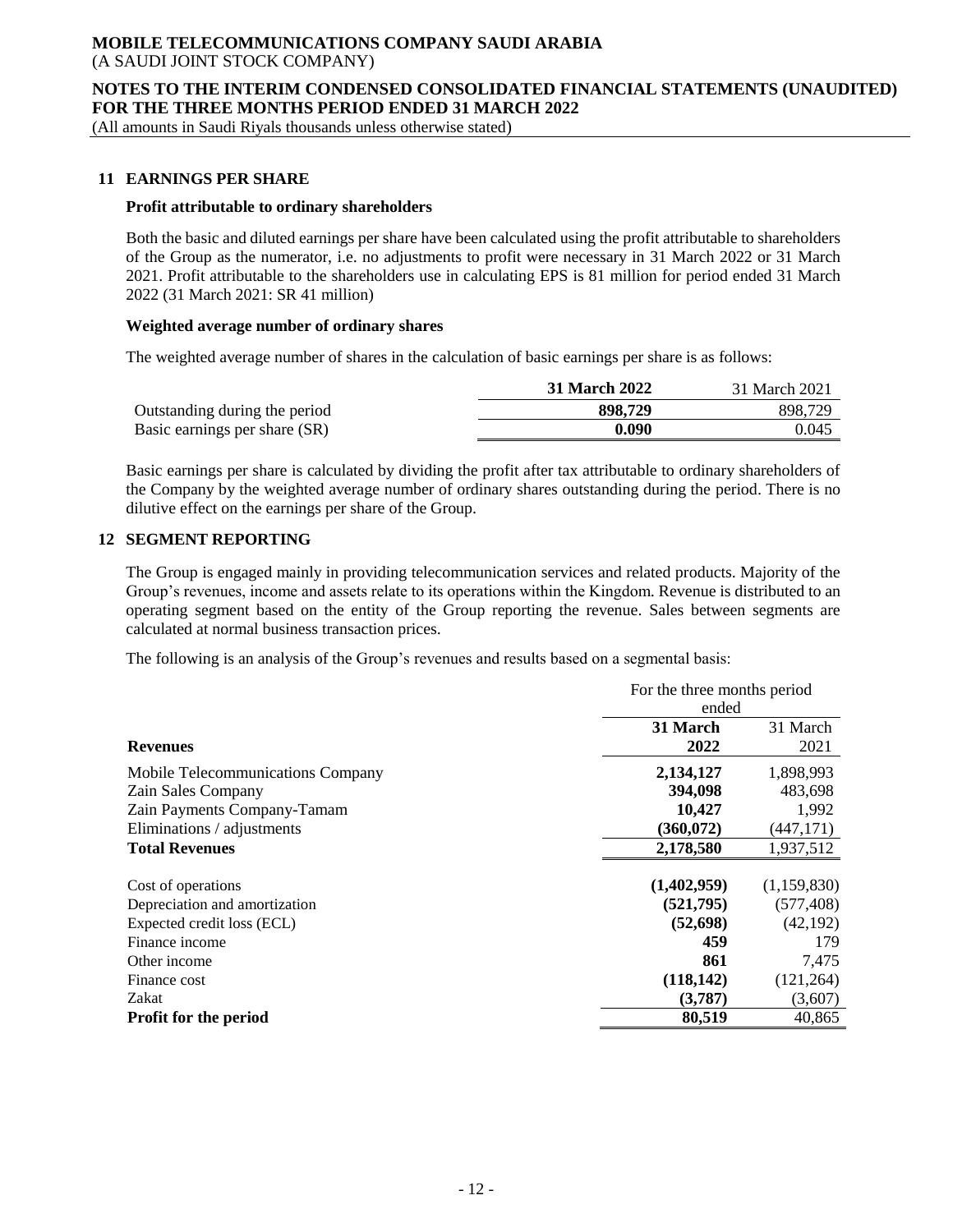# **MOBILE TELECOMMUNICATIONS COMPANY SAUDI ARABIA**

(A SAUDI JOINT STOCK COMPANY)

### **NOTES TO THE INTERIM CONDENSED CONSOLIDATED FINANCIAL STATEMENTS (UNAUDITED) FOR THE THREE MONTHS PERIOD ENDED 31 MARCH 2022**

(All amounts in Saudi Riyals thousands unless otherwise stated)

## **12 SEGMENT REPORTING (Continued)**

The following is an analysis of the Group's assets and liabilities based on a segmental basis:

|                                   | 31 March     | 31 December    |
|-----------------------------------|--------------|----------------|
| <b>Assets</b>                     | 2022         | 2021           |
| Mobile Telecommunications Company | 36,380,794   | 36,280,897     |
| Zain Sales Company                | 9,369,559    | 8,880,038      |
| Zain Payments Company-Tamam       | 93,582       | 75,980         |
| <b>Zain Drones Company</b>        | 1,769        | 1,800          |
| Eliminations / adjustments        | (18,342,921) | (17, 361, 766) |
| <b>Total Assets</b>               | 27,502,783   | 27,876,949     |
| <b>Liabilities</b>                |              |                |
| Mobile Telecommunications Company | 27, 272, 137 | 27,373,845     |
| Zain Sales Company                | 9,254,137    | 8,761,309      |
| Zain Payments Company-Tamam       | 57,501       | 41,258         |
| <b>Zain Drones Company</b>        | 4,079        | 3,443          |
| <b>Zain Business</b>              | 20           | 20             |
| Eliminations / adjustments        | (18,322,993) | (17, 342, 446) |
| <b>Total Liabilities</b>          | 18,264,881   | 18,837,429     |

The major additions and disposals in property and equipment and intangibles along with associated depreciation and amortization related to Mobile Telecommunications Company.

# **13 CAPITAL COMMITMENTS AND CONTINGENCIES**

The Company had capital commitments of SR 484 million as at the reporting date (31 December 2021: SR 516 million). The Company had contingent liabilities as follow:

|                      | 31 March<br>2022 | 31 December<br>2021 |
|----------------------|------------------|---------------------|
| Letters of guarantee | 161,816          | 167,760             |
| Letters of credit    | 240,026          | 242,776             |
|                      | 401,842          | 410,536             |

The Group in the normal course of business is subject to and also pursuing lawsuits, proceedings, penalties and fines imposed by the regulator, municipalities and other claims from suppliers and telecommunication providers. The Group, after having consulted with its internal and external legal counsel and technical advisors, believes that these matters are not expected to have a significant impact on the financial position or the results of operations of the Group.

The CITC's violation committee has issued several penalty resolutions against the Group; which the Group has objected to. The reasons of issuing these resolutions vary between linking ID for the issued prepaid SIM Cards and providing promotions that have not been approved by CITC and/or other reasons. As of 31 March 2022 the amount of lawsuits and violations amounts to SAR 10 million which has been recorded fully.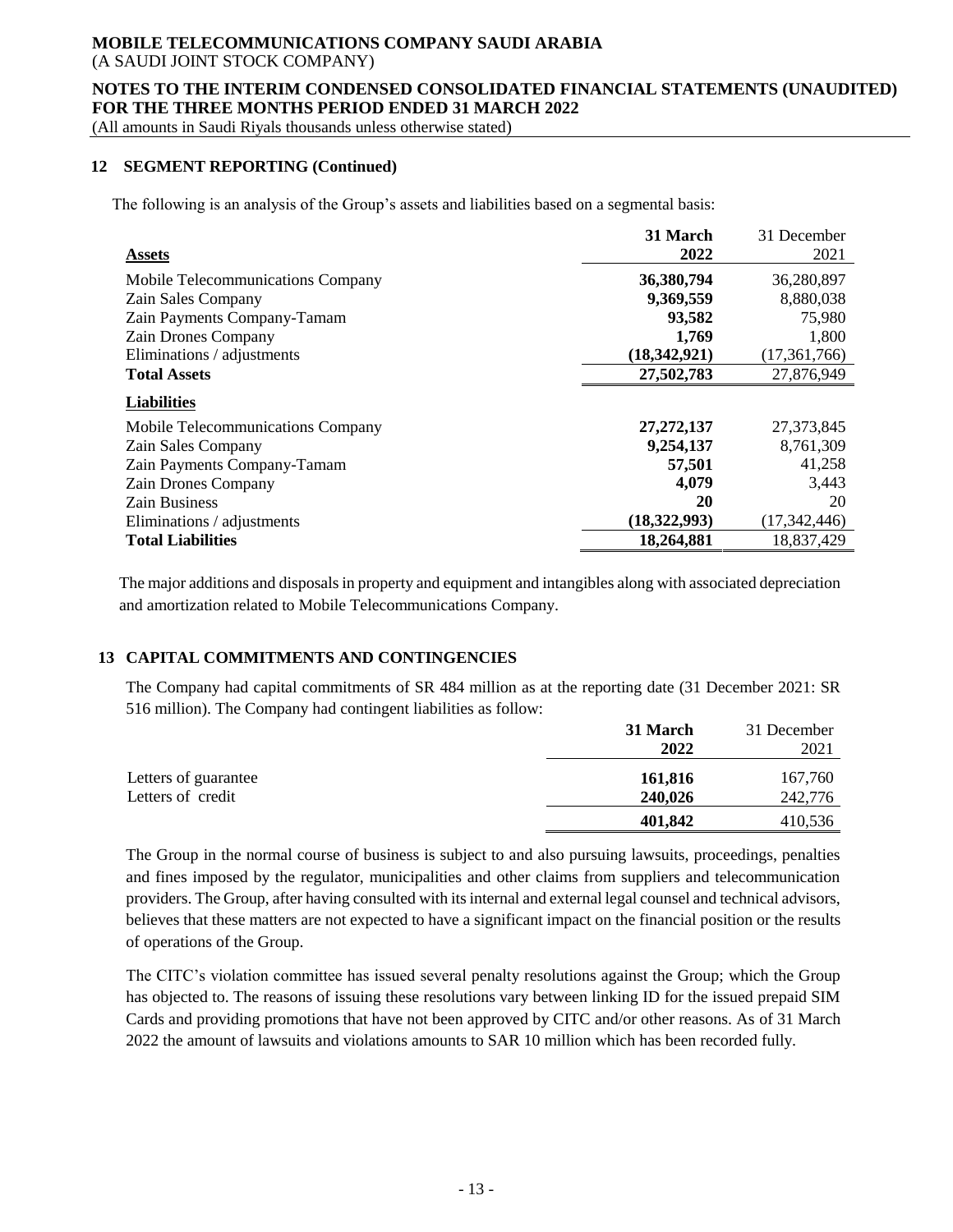### **NOTES TO THE INTERIM CONDENSED CONSOLIDATED FINANCIAL STATEMENTS (UNAUDITED) FOR THE THREE MONTHS PERIOD ENDED 31 MARCH 2022**

(All amounts in Saudi Riyals thousands unless otherwise stated)

# **14 ZAKAT**

|                                           | 31 March       | 31 December |
|-------------------------------------------|----------------|-------------|
| <b>Zakat provision</b>                    | 2022           | 2021        |
| Balance at beginning of the period / year | 41,232         | 24,254      |
| Charge for the period / year              | 3,787          | 16,978      |
| Payment during the period / year          | $\blacksquare$ |             |
| Balance at end of the period / year       | 45,019         | 41,232      |

#### **Status of assessments**

The Group had finalized its zakat and tax status up to 2008 and obtained the related certificate.

The Group had submitted its financial statements along with zakat and returns for the years 2009 to 2020 and paid zakat and withholding tax according to the filed returns.

On 18 Ramadan 1436H (corresponding to 07 July 2015G), The Group received the zakat and withholding tax assessments from Zakat, Tax and Customs Authority (ZATCA) for the years 2009 to 2011 whereby ZATCA asked to pay an additional amount of SR 620 million of which SR 352 million are related to zakat differences and SR 267 million as withholding tax subject to delay penalty payable from the due date up to the settlement date equals to 1% for every 30 days.

The Group appealed this claim for additional payments on 27 August 2015, and was able to have the amount of SR 352 million related to zakat revoked entirely. In addition, SR 219 million of the withholding tax claim was also revoked.

To appeal before the High Appeal Committee (HAC), the Group completed the required conditions in the Articles of the Saudi Tax Law, by paying the invoices issued by ZATCA amounting SR 48 million on 16 November 2017 related to Withholding Tax (WHT) and issued a bank guarantee for the amount of SR 43 million related to the penalty generated from the delay in paying the WHT.

Based on the above, the Group received the reassessment letter for the paid amount and presented its objections before the HAC on the preliminary Appeal Committee opinion on 19 November 2017.

The Group received additional assessment for the remaining years until 2021. The Group has appealed those assessments in early 2022.

There is no financial impact as the Group has sufficient provisions to cover these amounts.

# **15 FAIR VALUE OF FINANCIAL ASSETS AND LIABILTIES**

#### *15.1 Fair value Hierarchy*

Assets and liabilities measured at fair value in the interim condensed consolidated statement of financial position are grouped into three levels of fair value hierarchy. This grouping is determined based on the lowest level of significant inputs used in fair value measurement, as follows:

Level 1: quoted prices (unadjusted) in active markets for identical assets or liabilities.

Level 2: inputs other than quoted prices included within Level 1 that are observable for the asset or liability, either directly (i.e. as prices) or indirectly (i.e. derived from prices).

Level 3: inputs for the asset or liability that are not based on observable market data (unobservable inputs).

All the financial assets and liabilities of the Group are carried at amortized cost except for derivative financial instruments. Therefore, the fair value hierarchy disclosure which requires a three-level category of fair value is not disclosed.